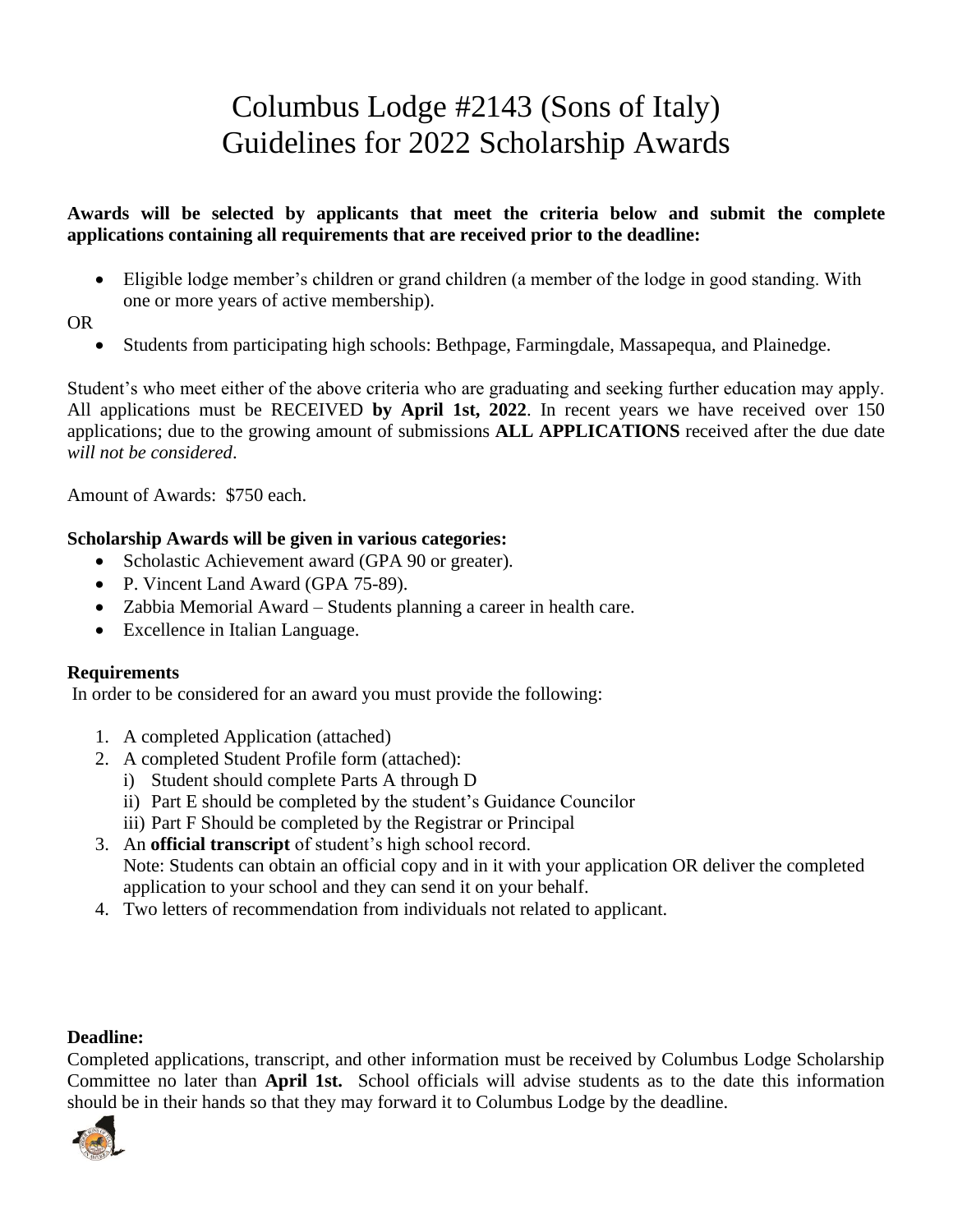# Columbus Lodge #2143 (Sons of Italy) 2022 Scholarship Award Application

**(Application Deadline April 1, 2022)**

| PHONE #:____________________________DATE OF BIRTH: _________________________SEX (Male/Female):____________                                                                                                                     |  |
|--------------------------------------------------------------------------------------------------------------------------------------------------------------------------------------------------------------------------------|--|
|                                                                                                                                                                                                                                |  |
|                                                                                                                                                                                                                                |  |
|                                                                                                                                                                                                                                |  |
|                                                                                                                                                                                                                                |  |
| PART A: INFORMATION REGARDING APPLICANT AND FAMILY                                                                                                                                                                             |  |
| 1) IS YOUR FATHER LIVING: _____________________ IS YOUR MOTHER LIVING:___________                                                                                                                                              |  |
|                                                                                                                                                                                                                                |  |
| 3) IS YOUR PARENT OR GRAND PARENT A MEMBER OF COLUMBUS LODGE #2143 OR                                                                                                                                                          |  |
|                                                                                                                                                                                                                                |  |
|                                                                                                                                                                                                                                |  |
|                                                                                                                                                                                                                                |  |
| <b>PART B: SCHOOL AND COMMUNITY ACTIVITIES</b>                                                                                                                                                                                 |  |
|                                                                                                                                                                                                                                |  |
| 2) OFFICER POSITIONS HELD: 2000 PERSON RELOSE AND THE RELOSE OF THE RELOSE AND THE RELOSE OF THE RELOSE AND THE RELOSE OF THE RELOSE OF THE RELOSE AND THE RELOSE OF THE RELOSE OF THE RELOSE OF THE RELOSE OF THE RELOSE OF T |  |

## **PART C: FINANCIAL INFORMATION**

Estimated cost of one school year

| Tuition               |  |
|-----------------------|--|
| Books & Fee           |  |
| Room & Board          |  |
| <b>Other Expenses</b> |  |
| Total                 |  |

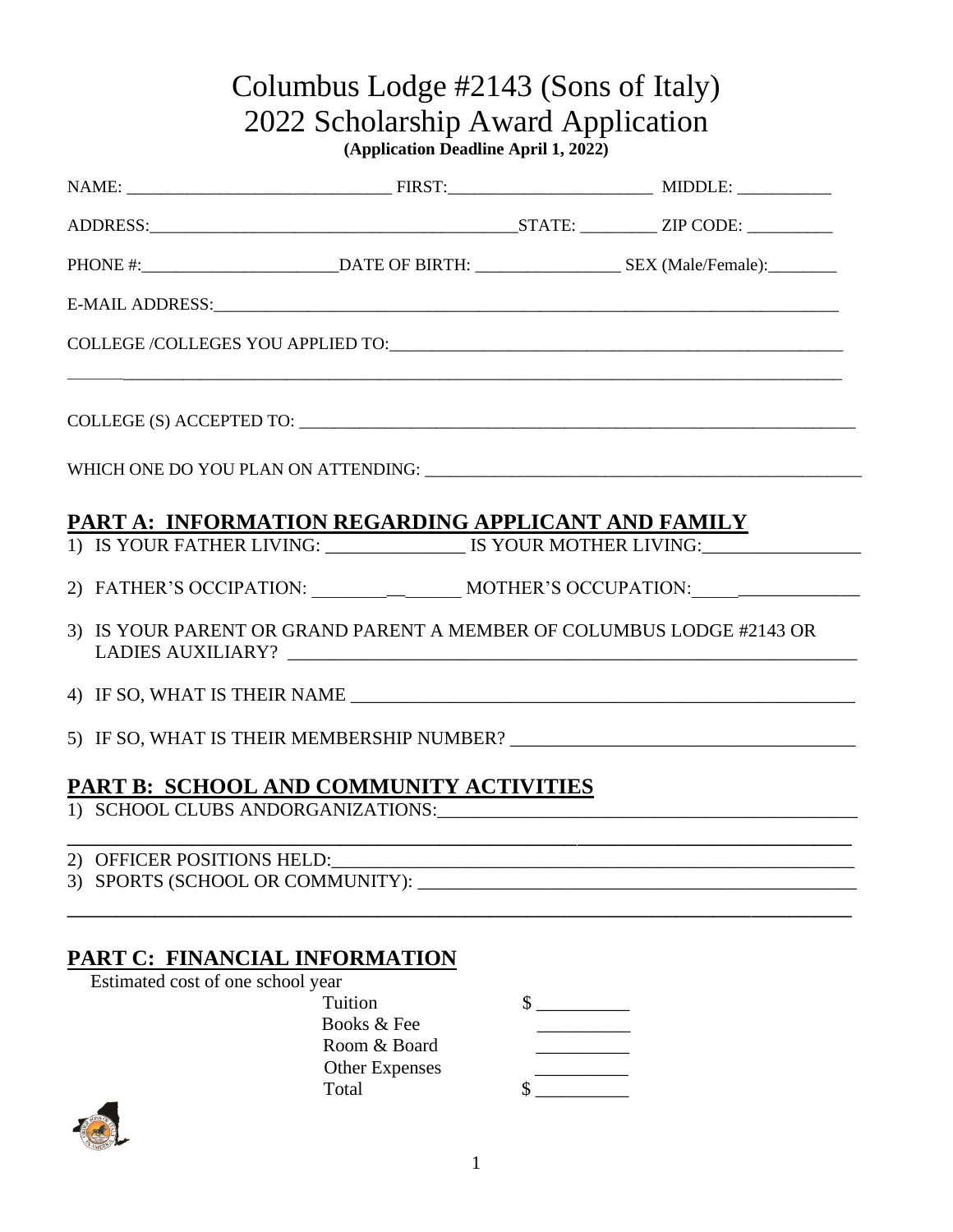# Columbus Lodge #2143 (Sons of Italy) 2022 Scholarship Award Application **(Application Deadline April 1, 2022)**

## **PART D: STUDENT STATMENT**

SUBMIT A PERSONAL STATEMENT OF NOT MORE THAN 250 WORDS DISCRIBING EXPERIENCES, MAJOR ACCOMPLISHMENTS (INCLUDING ANY SPECIAL HONORS EARNED) AND AFTER HIGH SCHOOL PLANS INCLUDING CAREER OR FAMILY SITUATIONS WHICH WILL AFFECT YOUR ABILITY TO ATTEND COLLEGE.

NOTE: THIS IS THE MOST IMPORTANT PART OF YOUR APPLICATION. STATEMENTS (PLEASE SUBMIT TYPED WRITTEN AND SIGNED BY APPLICANT)

(Use additional paper if necessary)